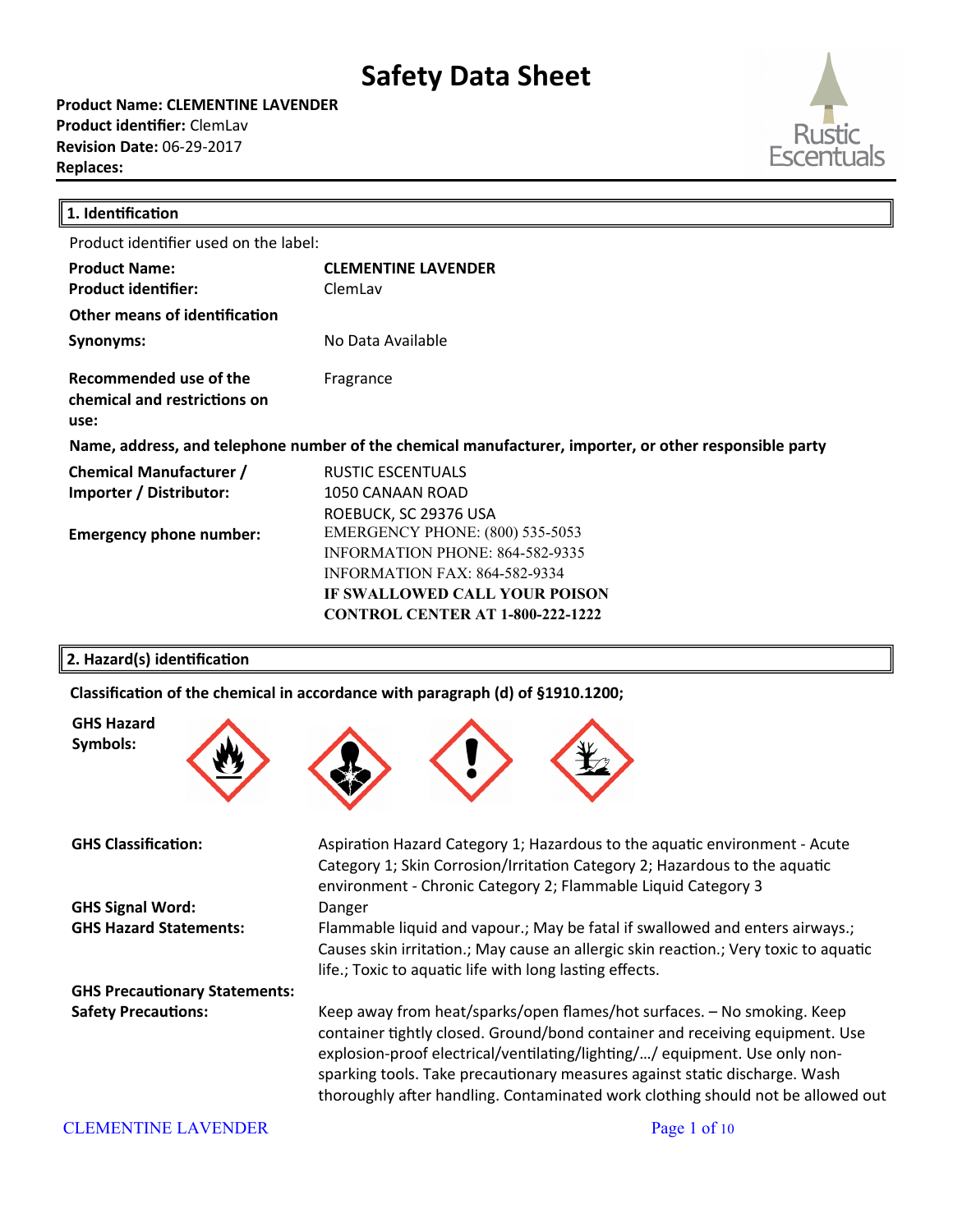**Product Name: CLEMENTINE LAVENDER Product identifier:** ClemLav **Revision Date:** 06-29-2017 **Replaces:** 



|                            | of the workplace. Avoid release to the environment. Wear protective                                                                                                                                                                                                                                                                                                                                                                                                                                                                                                                           |
|----------------------------|-----------------------------------------------------------------------------------------------------------------------------------------------------------------------------------------------------------------------------------------------------------------------------------------------------------------------------------------------------------------------------------------------------------------------------------------------------------------------------------------------------------------------------------------------------------------------------------------------|
|                            | gloves/protective clothing/eye protection/face protection.                                                                                                                                                                                                                                                                                                                                                                                                                                                                                                                                    |
| <b>First Aid Measures:</b> | IF SWALLOWED: Immediately call a POISON CENTER/doctor/ IF ON SKIN: Wash<br>with plenty of soap and water. IF ON SKIN (or hair): Remove/Take off immediately<br>all contaminated clothing. Rinse skin with water/shower. Do NOT induce vomiting.<br>If skin irritation occurs: Get medical advice/attention. If skin irritation or rash<br>occurs: Get medical advice/attention. Take off contaminated clothing and wash<br>before reuse. Wash contaminated clothing before reuse. In case of fire: Use<br>extinguishing media listed in Section 5 of the SDS to extinguish. Collect spillage. |
| Storage:                   | Keep container tightly closed. Store in a well-ventilated place. Keep cool. Store<br>locked up.                                                                                                                                                                                                                                                                                                                                                                                                                                                                                               |
| Disposal:                  | Dispose of contents/container in accordance with<br>local/regional/national/international regulation for hazardous wastes.                                                                                                                                                                                                                                                                                                                                                                                                                                                                    |

| 3. Composition/information on ingredients                            |                                                   |                            |
|----------------------------------------------------------------------|---------------------------------------------------|----------------------------|
| <b>Chemical Component:</b>                                           | <b>CAS number and other</b><br>unique identifiers | % (or range) of ingredient |
| Cyclohexene, 1-methyl-4-(1-<br>methylethenyl)-, (R)-                 | 5989-27-5                                         | $10 - 30$                  |
| <b>Terpenes and Terpenoids</b>                                       | 68917-33-9                                        | $1 - 5$                    |
| Octanal, 2-(phenylmethylene)-                                        | 101-86-0                                          | $1 - 5$                    |
| Benzoic acid, phenylmethyl ester                                     | 120-51-4                                          | $1 - 5$                    |
| 1,6-Octadien-3-ol, 3,7-dimethyl-                                     | 78-70-6                                           | $1 - 5$                    |
| 1,6-Octadien-3-ol, 3,7-dimethyl-, 3-<br>acetate                      | 115-95-7                                          | $1 - 5$                    |
| 3-Cyclohexene-1-methanol,<br>.alpha.,.alpha.,4-trimethyl-, 1-acetate | $80 - 26 - 2$                                     | $0.5 - 1.5$                |
| 7-Octen-2-ol, 2,6-dimethyl-                                          | 18479-58-8                                        | $0.5 - 1.5$                |
| 2,6-Octadien-1-ol, 3,7-dimethyl-,<br>$(2E) -$                        | $106 - 24 - 1$                                    | $0.1 - 1$                  |
| 2,6-Octadien-1-ol, 3,7-dimethyl-, 1-<br>acetate, (2E)-               | 105-87-3                                          | $0.1 - 1$                  |
| 3-Cyclohexene-1-carboxaldehyde,<br>2,4-dimethyl-                     | 68039-49-6                                        | $0.1 - 1$                  |
| 6-Octen-1-ol, 3,7-dimethyl-                                          | 106-22-9                                          | $0.1 - 1$                  |

**The specific chemical identity and/or exact percentage (concentration) of composition has been withheld as a trade secret.**

### **4. First-aid measures**

Description of necessary measures, subdivided according to the different routes of exposure, i.e., inhalation, skin and eye contact, and ingestion: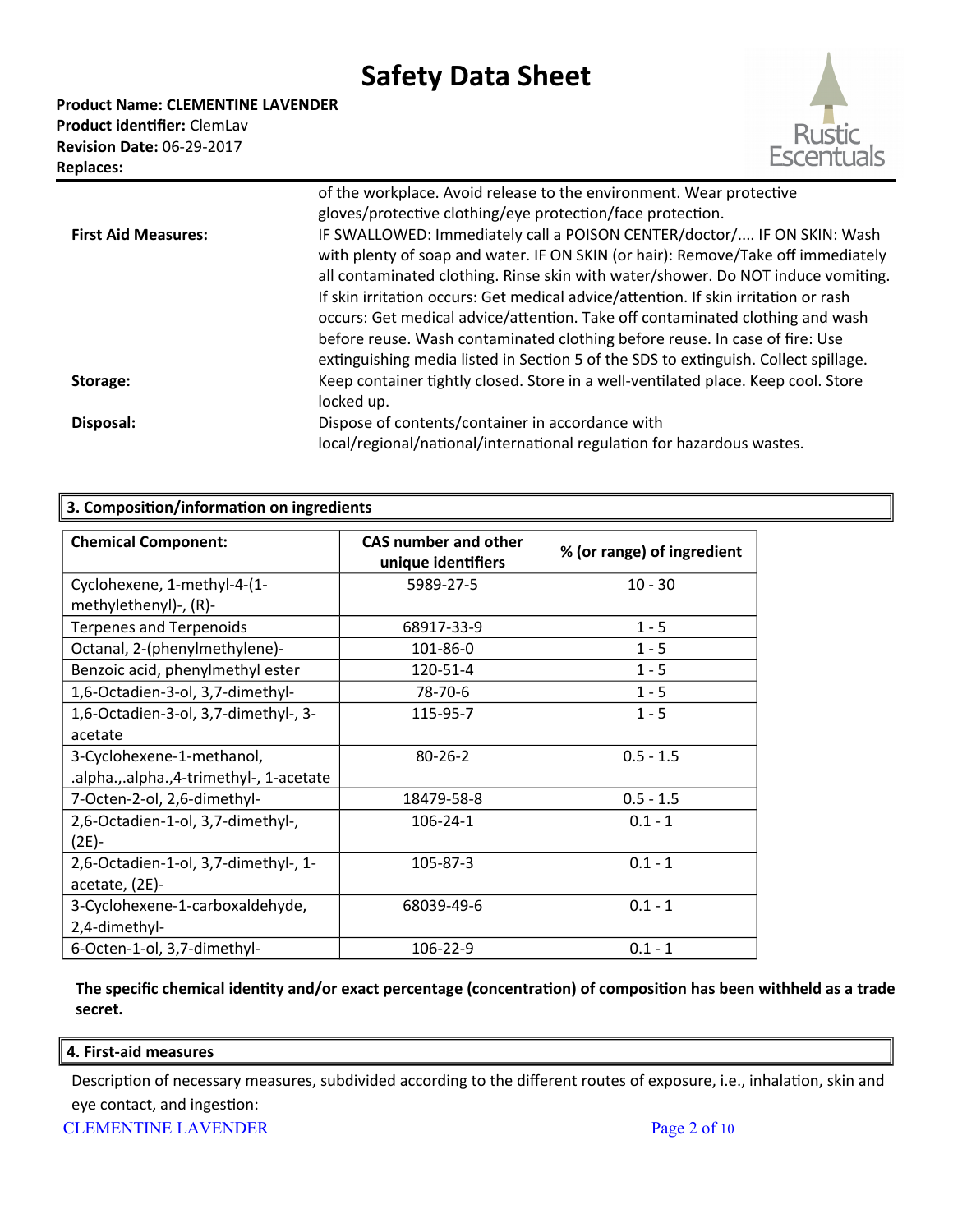**Product Name: CLEMENTINE LAVENDER**

**Product identifier:** ClemLav **Revision Date:** 06-29-2017 **Replaces:** 



| <b>Eye Contact:</b>                                                                         | Flush eyes with plenty of water for at least 20 minutes retracting<br>eyelids often. Tilt the head to prevent chemical from transferring to<br>the uncontaminated eye. Get immediate medical attention.                                |
|---------------------------------------------------------------------------------------------|----------------------------------------------------------------------------------------------------------------------------------------------------------------------------------------------------------------------------------------|
| <b>Skin Contact:</b>                                                                        | Wash with soap and water. Remove contaminated clothing and<br>launder. Get medical attention if irritation develops or persists.                                                                                                       |
| Inhalation:                                                                                 | Remove to fresh air. If breathing is difficult, have a trained<br>individual administer oxygen. If not breathing, give artificial<br>respiration and have a trained individual administer oxygen. Get<br>medical attention immediately |
| Ingestion:                                                                                  | Do not induce vomiting and seek medical attention immediately.<br>Drink two glasses of water or milk to dilute. Provide medical care<br>provider with this MSDS.                                                                       |
| Most important symptoms/effects, acute and delayed:                                         |                                                                                                                                                                                                                                        |
| <b>Most important</b><br>symptoms/effects (Acute):                                          | No Data Available                                                                                                                                                                                                                      |
| <b>Most important</b><br>symptoms/effects (Delayed):                                        | No Data Available                                                                                                                                                                                                                      |
| Indication of immediate<br>medical attention and special<br>treatment needed, if necessary: | No additional first aid information available                                                                                                                                                                                          |

### **5. Fire-fighting measures**

Suitable (and unsuitable) extinguishing media:

| Suitable extinguishing media:<br>Unsuitable extinguishing media:  | Use alcohol resistant foam, carbon dioxide, dry chemical, or water<br>spray when fighting fires. Water or foam may cause frothing if<br>liquid is burning but it still may be a useful extinguishing agent if<br>carefully applied to the fire. Do not direct a water stream directly<br>into the hot burning liquid.<br>No Data Available<br>Specific hazards arising from the chemical (e.g., nature of any hazardous combustion products):                                                                                                                                                                                                                                                                           |
|-------------------------------------------------------------------|-------------------------------------------------------------------------------------------------------------------------------------------------------------------------------------------------------------------------------------------------------------------------------------------------------------------------------------------------------------------------------------------------------------------------------------------------------------------------------------------------------------------------------------------------------------------------------------------------------------------------------------------------------------------------------------------------------------------------|
| <b>Flammability Summary:</b><br>Fire and/or Explosion<br>Hazards: | Combustible<br>Vapors may be ignited by sparks, flames or other sources of ignition<br>if material is above the flash point giving rise to a fire (Class B).<br>Vapors are heavier than air and may travel to a source of ignition<br>and flash back. Combustible Liquid. Can form explosive mixtures at<br>temperatures at or above the flash point.<br>Empty containers that retain product residue (liquid, solid/sludge,<br>or vapor) can be dangerous. Do not pressurize, cut, weld, braze,<br>solder, drill, grind, or expose container to heat, flame, sparks, static<br>electricity, or other sources of ignition. Any of these actions can<br>potentially cause an explosion that may lead to injury or death. |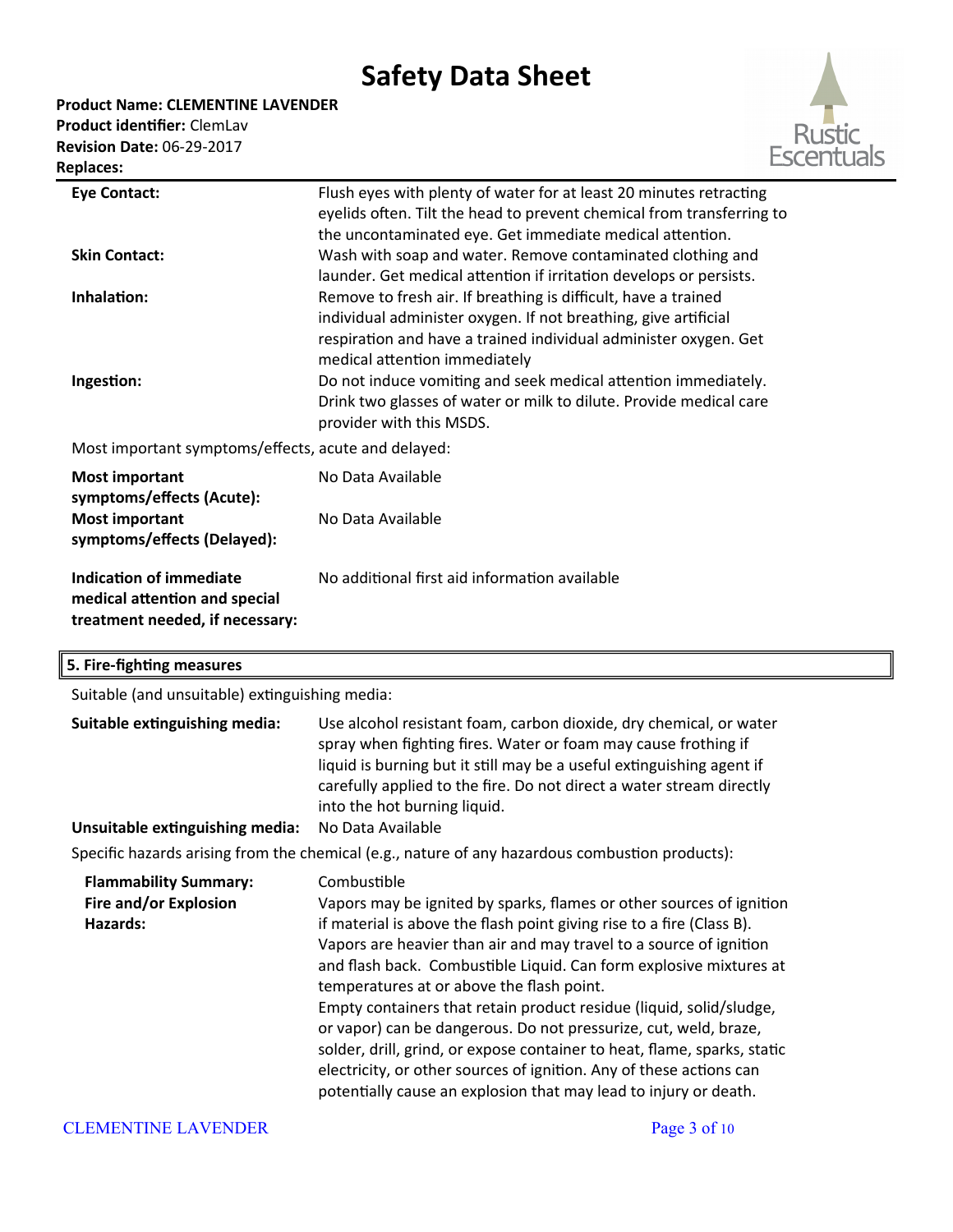**Product Name: CLEMENTINE LAVENDER Product identifier:** ClemLav **Revision Date:** 06-29-2017 **Replaces:** 

**6. Accidental release measures**



|                              | Container may explode in heat of fire.                             |
|------------------------------|--------------------------------------------------------------------|
| <b>Hazardous Combustion</b>  | Carbon Oxides, Carbon monoxide                                     |
| <b>Products:</b>             |                                                                    |
| Special protective equipment | Do not enter fire area without proper protection including self-   |
| and precautions for fire-    | contained breathing apparatus and full protective equipment. Fight |
| fighters:                    | fire from a safe distance and a protected location due to the      |
|                              | potential of hazardous vapors and decomposition products.          |
|                              | Flammable component(s) of this material may be lighter than water  |
|                              | and burn while floating on the surface.                            |

| <b>Personal precautions,</b><br>protective equipment, and<br>emergency procedures: | No health affects expected from the<br>clean-up of this material if contact can be avoided. Follow personal<br>protective equipment recommendations found in Section VIII of<br>this MSDS |
|------------------------------------------------------------------------------------|-------------------------------------------------------------------------------------------------------------------------------------------------------------------------------------------|
| <b>Methods and materials for</b>                                                   | No special spill clean-up considerations. Collect and discard in                                                                                                                          |
| containment and cleaning up:                                                       | regular trash.                                                                                                                                                                            |

| 7. Handling and storage                                      |                                                                                                                                                                                                                                                                                                                                                                                                                                                                                                                                                                |  |
|--------------------------------------------------------------|----------------------------------------------------------------------------------------------------------------------------------------------------------------------------------------------------------------------------------------------------------------------------------------------------------------------------------------------------------------------------------------------------------------------------------------------------------------------------------------------------------------------------------------------------------------|--|
| <b>Precautions for safe handling:</b>                        | Mildly irritating material. Avoid unnecessary exposure. As with all<br>chemicals, good industrial hygiene practices should be followed<br>when handling this material. Avoid contact with material, avoid<br>breathing dusts or fumes, use only in a well ventilated area. Wash<br>thoroughly after handling Do not get in eyes, on skin and clothing<br>Use spark-proof tools and explosion-proof equipment Ground and<br>bond containers when transferring material "Empty" containers<br>retain product residue (liquid and/or vapor) and can be dangerous. |  |
| Conditions for safe storage, including any incompatibilities |                                                                                                                                                                                                                                                                                                                                                                                                                                                                                                                                                                |  |
| <b>Conditions for safe storage:</b>                          | Store in a cool dry place. Isolate from incompatible materials. Store<br>in a cool place in original container and protect from sunlight Keep<br>away from heat, sparks, and flame Do not store near combustible<br>materials Keep container closed when not in use                                                                                                                                                                                                                                                                                            |  |
| <b>Materials to Avoid/Chemical</b><br>Incompatibility:       | Strong oxidizing agents Strong bases Acids Bases Oxidising agents<br>Reducing agents Strong acids                                                                                                                                                                                                                                                                                                                                                                                                                                                              |  |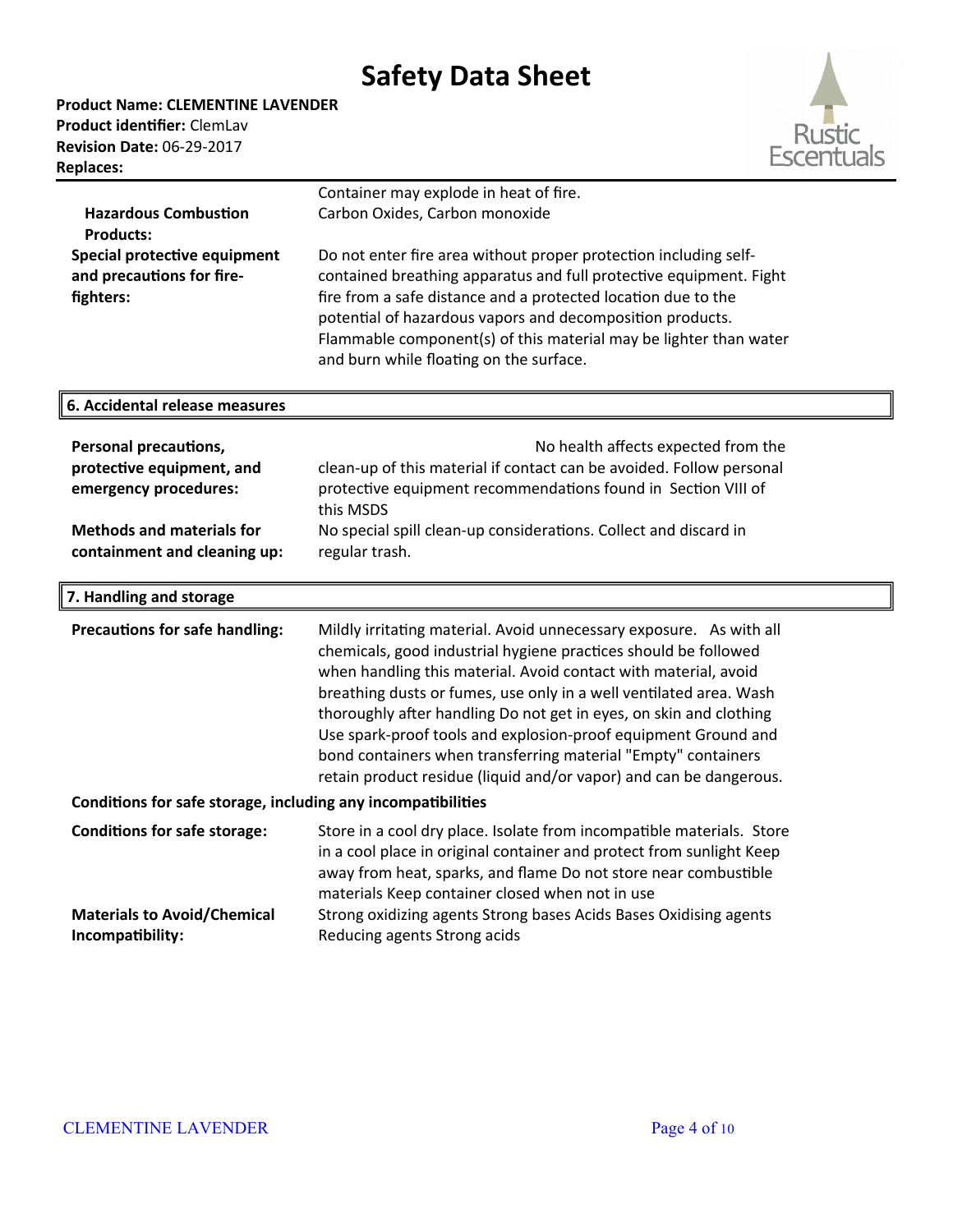**Product Name: CLEMENTINE LAVENDER Product identifier:** ClemLav **Revision Date:** 06-29-2017 **Replaces:** 



### **8. Exposure controls/personal protection**

OSHA permissible exposure limit (PEL), American Conference of Governmental Industrial Hygienists (ACGIH) Threshold Limit Value (TLV), and any other exposure limit used or recommended by the chemical manufacturer, importer, or employer preparing the safety data sheet, where available:

| <b>Chemical Component</b>                                                                                             | <b>ACGIH TLV-TWA</b>                                                                                                                                                                                                                                                                                                                                                                                                                                                                                                                                                                                        | <b>ACGIH STEL</b>                                                                                                                                                                                                                                                                                                                                                                                                                                                                                                                                                                                                                                                                                                                                                                                                      | <b>OSHA PEL</b> |
|-----------------------------------------------------------------------------------------------------------------------|-------------------------------------------------------------------------------------------------------------------------------------------------------------------------------------------------------------------------------------------------------------------------------------------------------------------------------------------------------------------------------------------------------------------------------------------------------------------------------------------------------------------------------------------------------------------------------------------------------------|------------------------------------------------------------------------------------------------------------------------------------------------------------------------------------------------------------------------------------------------------------------------------------------------------------------------------------------------------------------------------------------------------------------------------------------------------------------------------------------------------------------------------------------------------------------------------------------------------------------------------------------------------------------------------------------------------------------------------------------------------------------------------------------------------------------------|-----------------|
| No Data Available                                                                                                     |                                                                                                                                                                                                                                                                                                                                                                                                                                                                                                                                                                                                             |                                                                                                                                                                                                                                                                                                                                                                                                                                                                                                                                                                                                                                                                                                                                                                                                                        |                 |
| <b>Appropriate engineering</b><br>controls:<br>Individual protection measures, such as personal protective equipment: | No exposure limits exist for the constituents of this product. Use<br>local exhaust ventilation or other engineering controls to minimize<br>exposures and maintain operator comfort. Engineering controls<br>must be designed to meet the OSHA chemical specific standard in<br>29 CFR 1910. Explosion proof exhaust ventilation should be used.<br>Facilities storing or using this material should be equipped with an<br>eyewash and safety shower. Use process enclosures, local exhaust<br>ventilation, or other engineering controls to control airborne levels<br>below recommended exposure limits |                                                                                                                                                                                                                                                                                                                                                                                                                                                                                                                                                                                                                                                                                                                                                                                                                        |                 |
| <b>Respiratory Protection:</b>                                                                                        | Respiratory protection may be required to avoid overexposure<br>when handling this product. General or local exhaust ventilation is<br>the preferred means of protection. Use a respirator if general room<br>ventilation is not available or sufficient to eliminate symptoms.<br>Follow a respiratory protection program that meets 29 CFR<br>1910.134 and ANSI Z88.2 requirements whenever work place<br>conditions warrant the use of a respirator. Respiratory protection<br>may be required in addition to ventilation depending upon<br>conditions of use.                                           |                                                                                                                                                                                                                                                                                                                                                                                                                                                                                                                                                                                                                                                                                                                                                                                                                        |                 |
| <b>Eye Protection:</b>                                                                                                | and a Face shield                                                                                                                                                                                                                                                                                                                                                                                                                                                                                                                                                                                           | Wear chemically resistant safety glasses with side shields when<br>handling this product. Do not wear contact lenses. Wear goggles                                                                                                                                                                                                                                                                                                                                                                                                                                                                                                                                                                                                                                                                                     |                 |
| <b>Skin Protection:</b><br>Gloves:<br><b>Respiratory Protection:</b>                                                  | No information available                                                                                                                                                                                                                                                                                                                                                                                                                                                                                                                                                                                    | Wear protective gloves. Inspect gloves for chemical break-through<br>and replace at regular intervals. Clean protective equipment<br>regularly. Wash hands and other exposed areas with mild soap and<br>water before eating, drinking, and when leaving work Where<br>contact is likely, wear chemical resistant gloves, a chemical suit,<br>rubber boots, and chemical safety goggles plus a face shield<br>Respiratory protection may be required to avoid overexposure<br>when handling this product. General or local exhaust ventilation is<br>the preferred means of protection. Use a respirator if general room<br>ventilation is not available or sufficient to eliminate symptoms.<br>Follow a respiratory protection program that meets 29 CFR<br>1910.134 and ANSI Z88.2 requirements whenever work place |                 |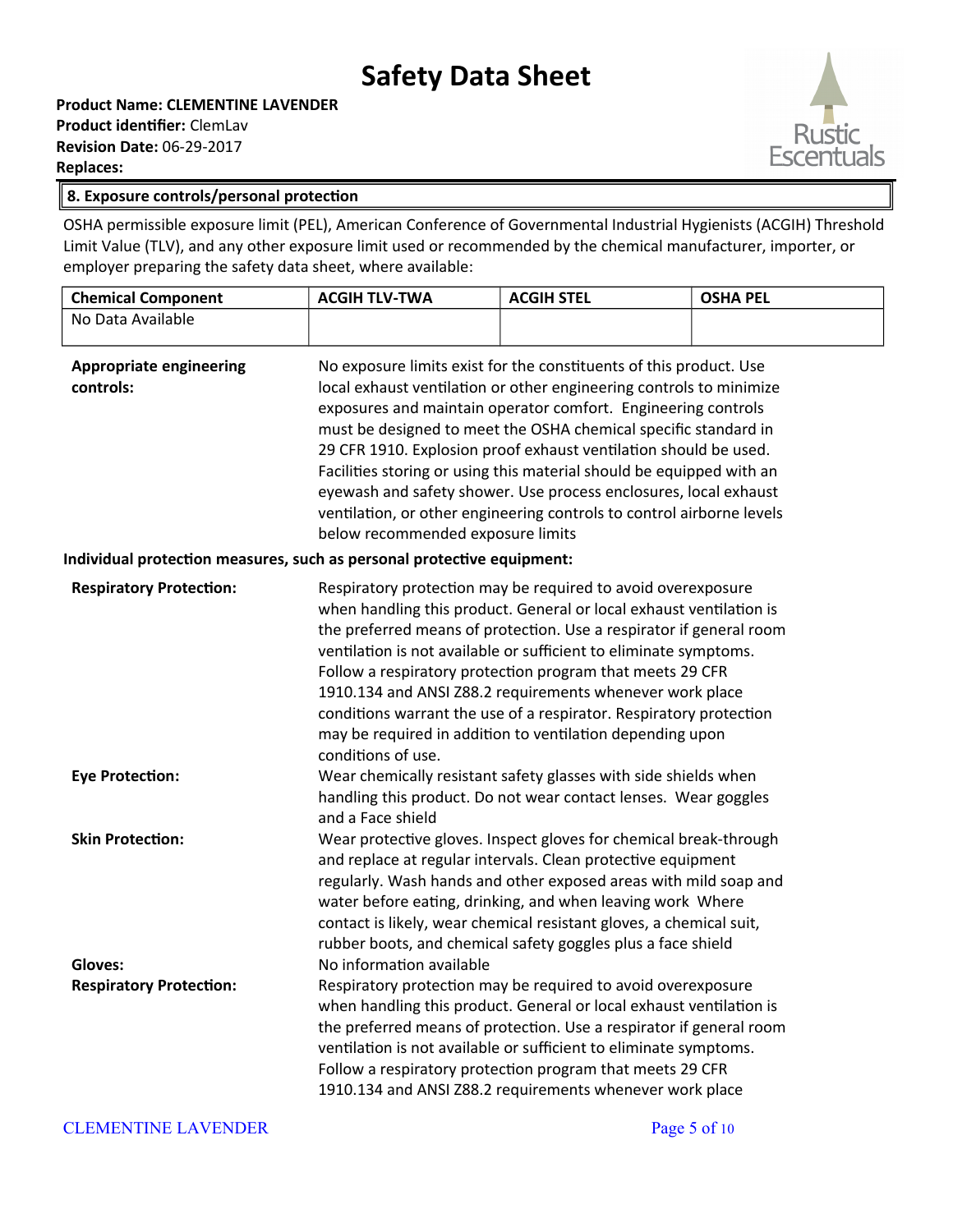**Product Name: CLEMENTINE LAVENDER Product identifier:** ClemLav **Revision Date:** 06-29-2017 **Replaces:** 



|                                    | conditions warrant the use of a respirator. Respiratory protection<br>may be required in addition to ventilation depending upon<br>conditions of use.                                                                                                                                                                                                                                                                                                                                                  |
|------------------------------------|--------------------------------------------------------------------------------------------------------------------------------------------------------------------------------------------------------------------------------------------------------------------------------------------------------------------------------------------------------------------------------------------------------------------------------------------------------------------------------------------------------|
| <b>Other Protective Equipment:</b> | Wear goggles and a Face shield Where contact is likely, wear<br>chemical resistant gloves, a chemical suit, rubber boots, and<br>chemical safety goggles plus a face shield                                                                                                                                                                                                                                                                                                                            |
| <b>General Hygiene Conditions:</b> | As with all chemicals, good industrial hygiene practices should be<br>followed when handling this material. Avoid contact with material,<br>avoid breathing dusts or fumes, use only in a well ventilated area.<br>Wash thoroughly after handling Do not get in eyes, on skin and<br>clothing Use spark-proof tools and explosion-proof equipment<br>Ground and bond containers when transferring material "Empty"<br>containers retain product residue (liquid and/or vapor) and can be<br>dangerous. |

# **9. Physical and chemical properties**

### **Appearance (physical state, color, etc.):**

| Appearance (physical state):                         | Liquid                 |  |
|------------------------------------------------------|------------------------|--|
| Color:                                               | Orange                 |  |
| Odor:                                                | Comparable to Standard |  |
| <b>Odor threshold:</b>                               | Not determined         |  |
| pH:                                                  | Not Available          |  |
| Melting Point/Freezing Point (°C):                   | $-101$ $9$ F           |  |
| Initial Boiling Point and Boiling Range (°C):        | 176                    |  |
| <b>Flash Point:</b>                                  | 135 º F                |  |
| <b>Evaporation Rate:</b>                             | Not Available          |  |
| Flammability (solid, gas):                           | No Data Available      |  |
| <b>Upper/lower flammability or explosive limits:</b> |                        |  |
|                                                      |                        |  |
| <b>Upper Flammable/Explosive Limit:</b>              | Not Available          |  |
| Lower Flammable/Explosive Limit:                     | Not Available          |  |
| <b>Vapor Density:</b>                                | >1                     |  |
| <b>Relative Density:</b>                             | 0.8605                 |  |
| Solubility(ies):                                     | Soluble in water- No   |  |
| Auto-ignition Temperature (°C):                      | 481 º C                |  |
| <b>Decomposition Temperature::</b>                   | 324                    |  |
| <b>Viscosity:</b>                                    | No Data Available      |  |
| Volatiles, % by weight                               | 86.35                  |  |
| <b>Volatile Organic Chemicals</b>                    | No Data Available      |  |
| <b>Bulk Density</b>                                  | 7.185                  |  |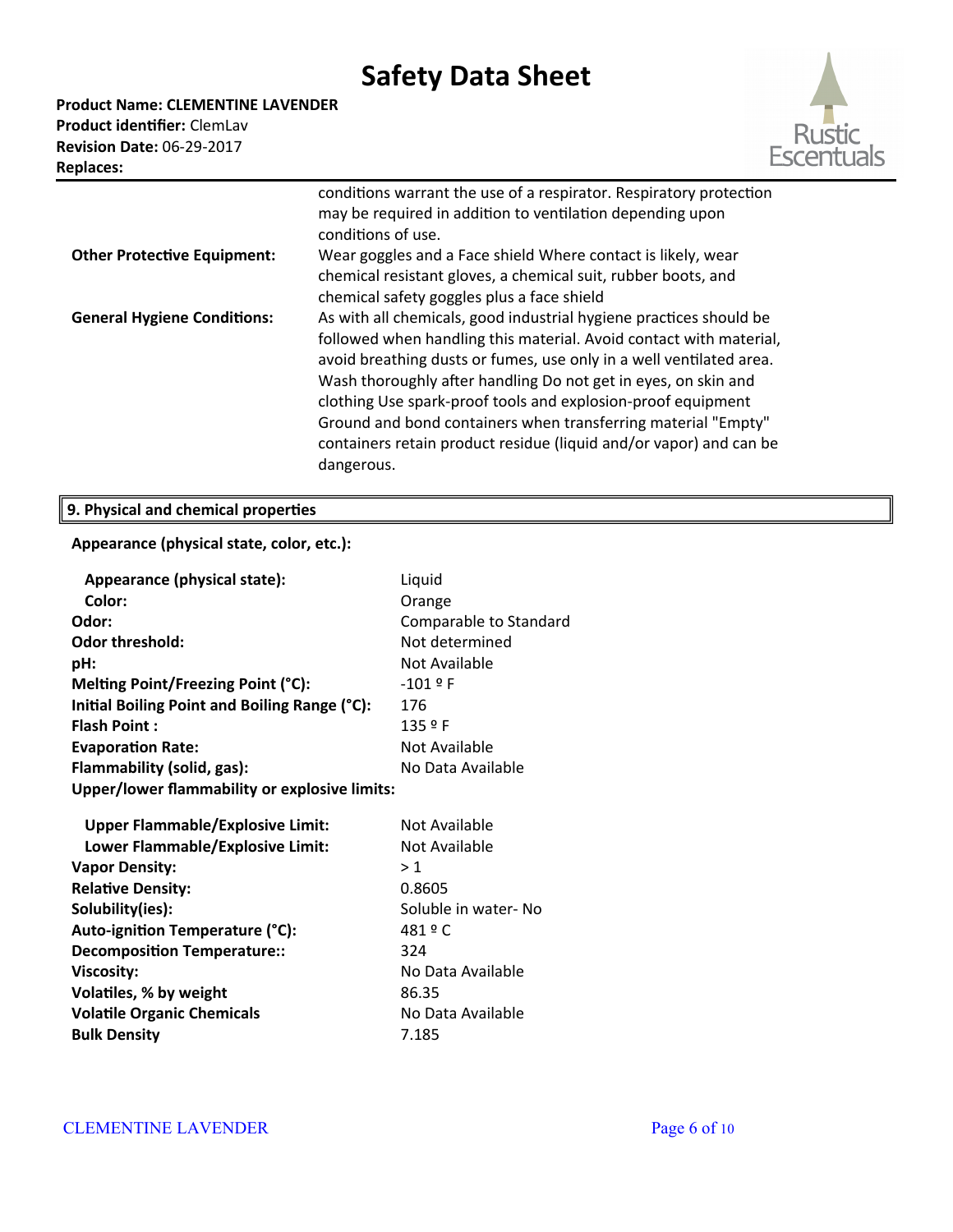**Product Name: CLEMENTINE LAVENDER Product identifier:** ClemLav **Revision Date:** 06-29-2017 **Replaces:** 



### **10. Stability and reactivity**

| <b>Reactivity:</b><br><b>Chemical stability:</b><br><b>Possibility of hazardous</b><br>reactions: | No Data Available<br>Stable under normal conditions.<br>No Data Available                                                                                                      |
|---------------------------------------------------------------------------------------------------|--------------------------------------------------------------------------------------------------------------------------------------------------------------------------------|
| Conditions to avoid (e.g., static<br>discharge, shock, or vibration):<br>Incompatible materials:  | None known. Heat flame sparks Extremes of temperature direct<br>sunlight.<br>Strong oxidizing agents Strong bases Acids Bases Oxidising agents<br>Reducing agents Strong acids |
| <b>Hazardous decomposition</b><br>products:                                                       | Carbon dioxide Carbon monoxide Carbon Oxides                                                                                                                                   |

## **11. Toxicological information**

| Information on the likely routes<br>of exposure (inhalation,                           | No Data Available                                                                                                                                                                           |
|----------------------------------------------------------------------------------------|---------------------------------------------------------------------------------------------------------------------------------------------------------------------------------------------|
| ingestion, skin and eye contact):<br>Symptoms related to the<br>physical, chemical and | No Data Available                                                                                                                                                                           |
| toxicological characteristics:<br><b>Target Organs Potentially</b>                     | No Data Available                                                                                                                                                                           |
| <b>Affected by Exposure:</b><br><b>Chemical Interactions That</b>                      | None Known                                                                                                                                                                                  |
| <b>Change Toxicity:</b>                                                                |                                                                                                                                                                                             |
|                                                                                        | Delayed and immediate effects and also chronic effects from short- and long-term exposure:                                                                                                  |
| <b>Immediate (Acute) Health Effects by Route of Exposure:</b>                          |                                                                                                                                                                                             |
| <b>Inhalation Irritation:</b><br><b>Skin Contact:</b>                                  | Can cause respiratory irritation.<br>Can cause moderate skin irritation, defatting, and dermatitis. Not likely to cause<br>permanent damage. May cause sensitization.                       |
| <b>Eye Contact:</b>                                                                    | Minimal hazard in normal industrial use. May cause gastrointestinal discomfort<br>Can cause moderate irritation, tearing and reddening, but not likely to permanently<br>injure eye tissue. |
| <b>Ingestion Irritation:</b>                                                           | Irritating to mouth, throat, and stomach. Can cause abdominal discomfort, nausea,<br>vomiting and diarrhea.                                                                                 |
| <b>Ingestion Toxicity:</b>                                                             | Harmful if swallowed.                                                                                                                                                                       |
| Long-Term (Chronic) Health Effects:                                                    |                                                                                                                                                                                             |
| Carcinogenicity:                                                                       | None of the substances have been shown to cause cancer in long term animal<br>studies. Not a carcinogen according to NTP, IARC, or OSHA.                                                    |
| <b>Reproductive and</b>                                                                | No data available to indicate product or any components present at greater than                                                                                                             |
| <b>Developmental Toxicity:</b>                                                         | 0.1% may cause birth defects.                                                                                                                                                               |
| <b>Mutagenicity:</b>                                                                   | No data available to indicate product or any components present at greater than                                                                                                             |
| <b>CLEMENTINE LAVENDER</b>                                                             | Page 7 of 10                                                                                                                                                                                |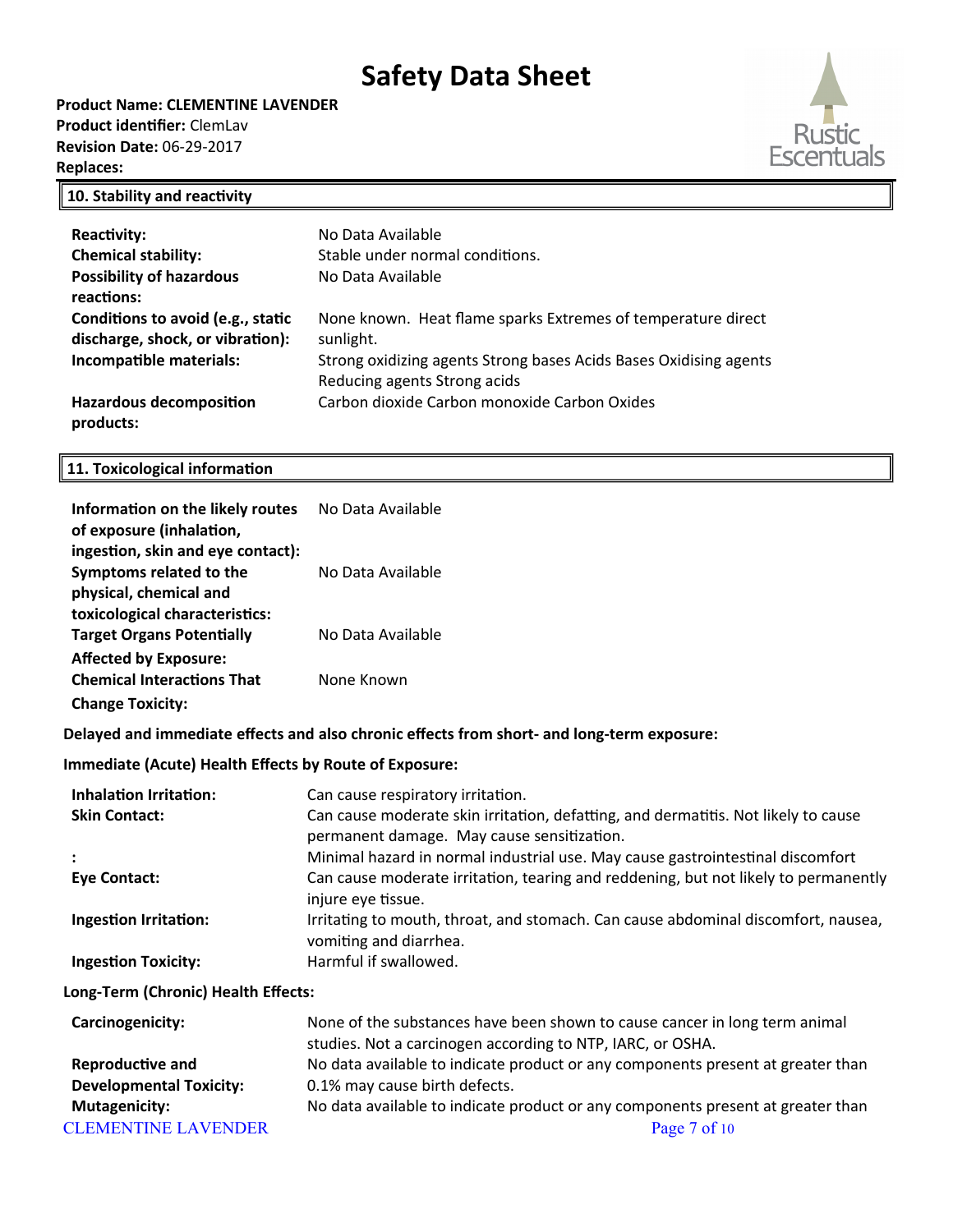

|                         | 0.1% is mutagenic or genotoxic.                                                    |
|-------------------------|------------------------------------------------------------------------------------|
| Inhalation:             | Upon prolonged and/or repeated exposure, can cause moderate respiratory            |
|                         | irritation, dizziness, weakness, fatigue, nausea and headache.                     |
| <b>Skin Contact:</b>    | Upon prolonged or repeated contact, can cause moderate skin irritation, defatting, |
|                         | and dermatitis. Not likely to cause permanent damage.                              |
| <b>Skin Absorption:</b> | Upon prolonged or repeated exposure, minimal hazard in normal industrial use.      |
|                         | May cause gastrointestinal discomfort.                                             |

### **Numerical measures of toxicity (such as acute toxicity estimates) Component Toxicology Data**

| <b>Chemical Component</b> | Oral LD50 | <b>Dermal LD50</b> | <b>Inhalation LC50</b> |
|---------------------------|-----------|--------------------|------------------------|
| No data available         |           |                    |                        |

**Whether the hazardous chemical is listed in the National Toxicology Program (NTP) Report on Carcinogens (latest edition) or has been found to be a potential carcinogen in the International Agency for Research on Cancer (IARC) Monographs (latest edition), or by OSHA**

| <b>Chemical Name</b> | <b>OSHA Carcinogen</b> | <b>IARC Carcinogen</b> | <b>NTP Carcinogen</b> |
|----------------------|------------------------|------------------------|-----------------------|
| No Data Available    |                        |                        |                       |

### **12. Ecological information**

**Ecotoxicity (aquatic and terrestrial, where available):** This material is not expected to be harmful to the ecology.

### **Ecological Toxicity Data**

| <b>Chemical Component</b> | <b>Aquatic EC50</b><br>Crustacea | <b>Aquatic ERC50 Algae</b> | <b>Aquatic LC50 Fish</b> |
|---------------------------|----------------------------------|----------------------------|--------------------------|
| No Data Available         |                                  |                            |                          |

| Persistence and degradability:    | No Data Available |
|-----------------------------------|-------------------|
| <b>Bioaccumulative potential:</b> | No Data Available |
| <b>Mobility in soil:</b>          | No Data Available |
| Other adverse effects (such as    | No Data Available |
| hazardous to the ozone layer):    |                   |

### **13. Disposal considerations**

**Description of waste residues and information on their safe handling and methods of disposal, including the disposal of any contaminated packaging Description of waste residues:** Spent or discarded material is a hazardous waste. **Safe Handling of Waste:** No Data Available **Waste treatment methods** DO NOT DUMP INTO ANY SEWERS, ON THE GROUND, OR INTO

### CLEMENTINE LAVENDER Page 8 of 10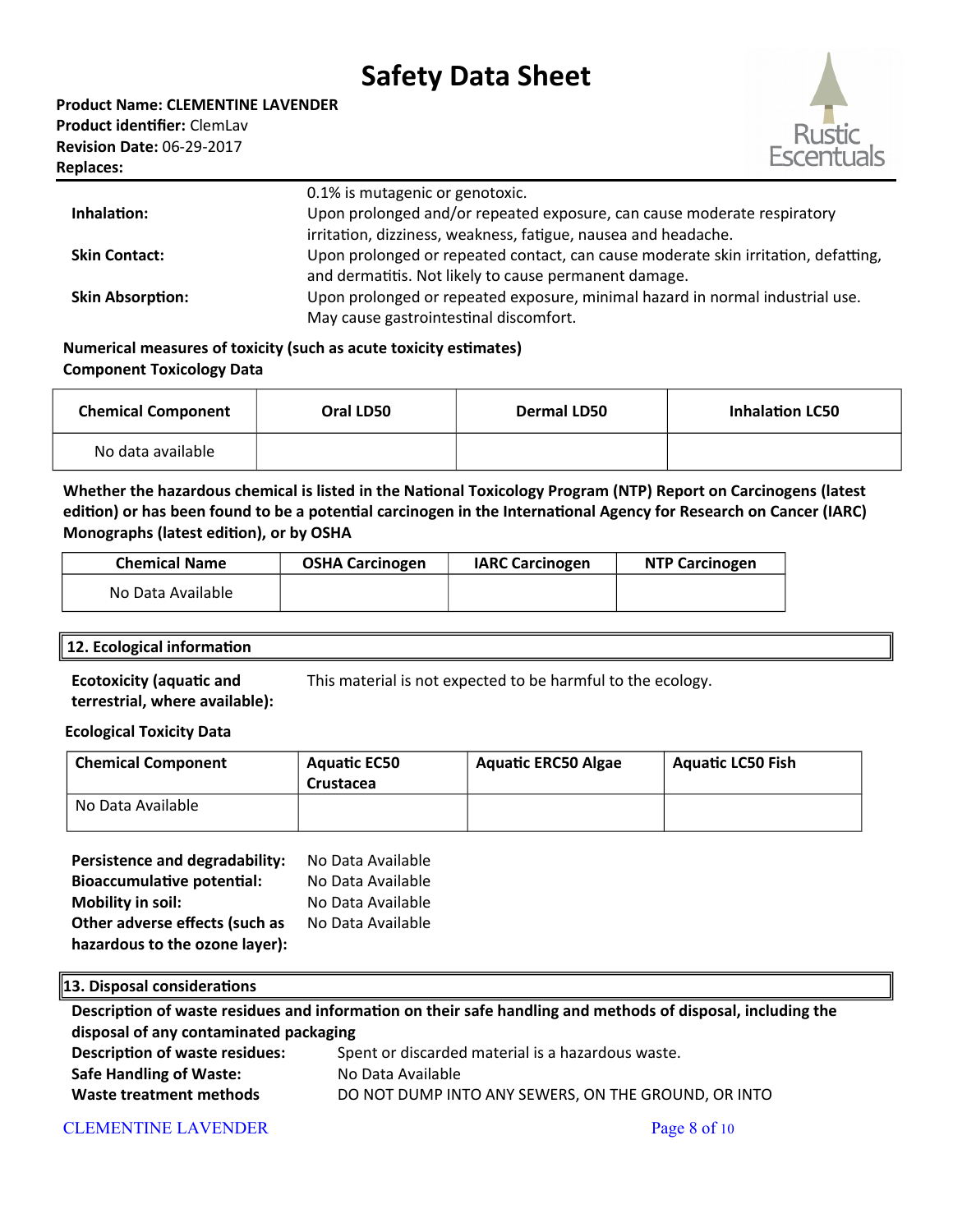**Product Name: CLEMENTINE LAVENDER**

**Product identifier:** ClemLav **Revision Date:** 06-29-2017 **Replaces:** 



| (including packaging):            | ANY BODY OF WATER. All disposal practices must be in                                   |
|-----------------------------------|----------------------------------------------------------------------------------------|
|                                   | compliance with all Federal, State/Provincial and local laws and                       |
|                                   | regulations. Regulations may vary in different locations. Waste                        |
|                                   | characterizations and compliance with applicable laws are the                          |
|                                   | sole responsibility of the waste generator. As your supplier, we                       |
|                                   | have no control over the management practices or                                       |
|                                   | manufacturing processes of parties handling or using this                              |
|                                   | material. The information presented here pertains only to the                          |
|                                   | product when used as intended, according to this MSDS. For                             |
|                                   | unused and uncontaminated product, the preferred options                               |
|                                   | include sending to a licensed and permitted incinerator or other                       |
|                                   | thermal destruction device. Various federal, state or provincial                       |
|                                   | agencies may have specific regulations concerning the                                  |
|                                   | transportation, handling, storage, use or disposal of this product                     |
|                                   | which may not be covered in this MSDS. The user shall have to                          |
|                                   | review these regulations to ensure full compliance with all<br>applicable regulations. |
| <b>Waste Disposal Code(s):</b>    | D001                                                                                   |
|                                   |                                                                                        |
| 14. Transport information         |                                                                                        |
| <b>US DOT Ground Shipping</b>     | Not Restricted                                                                         |
| Description:                      |                                                                                        |
| IATA Shipping Description:        | UN1266, PERFUMERY PRODUCT, 3, PGIII                                                    |
| <b>IMDG Shipping Description:</b> | UN1266, PERFUMERY PRODUCT, 3, PGIII                                                    |
| 15. Regulatory information        |                                                                                        |
|                                   | .                                                                                      |

#### **Safety, health and environmental regulations specific for the product in question**

| <b>TSCA Status:</b>        | All components in this product are on the TSCA Inventory.       |
|----------------------------|-----------------------------------------------------------------|
| <b>California Prop 65:</b> | Does not contain any chemicals listed on California Proposition |
|                            | 65.                                                             |

### **Regulated Components:**

| <b>Chemical Component</b> | <b>CAS number and</b> | Regulation         | % Range |
|---------------------------|-----------------------|--------------------|---------|
|                           | other unique          |                    |         |
|                           | identifiers           |                    |         |
| None Listed               |                       | California Prop 65 |         |
|                           |                       | Cancer             |         |
| None Listed               |                       | California Prop 65 |         |
|                           |                       | Developmental      |         |